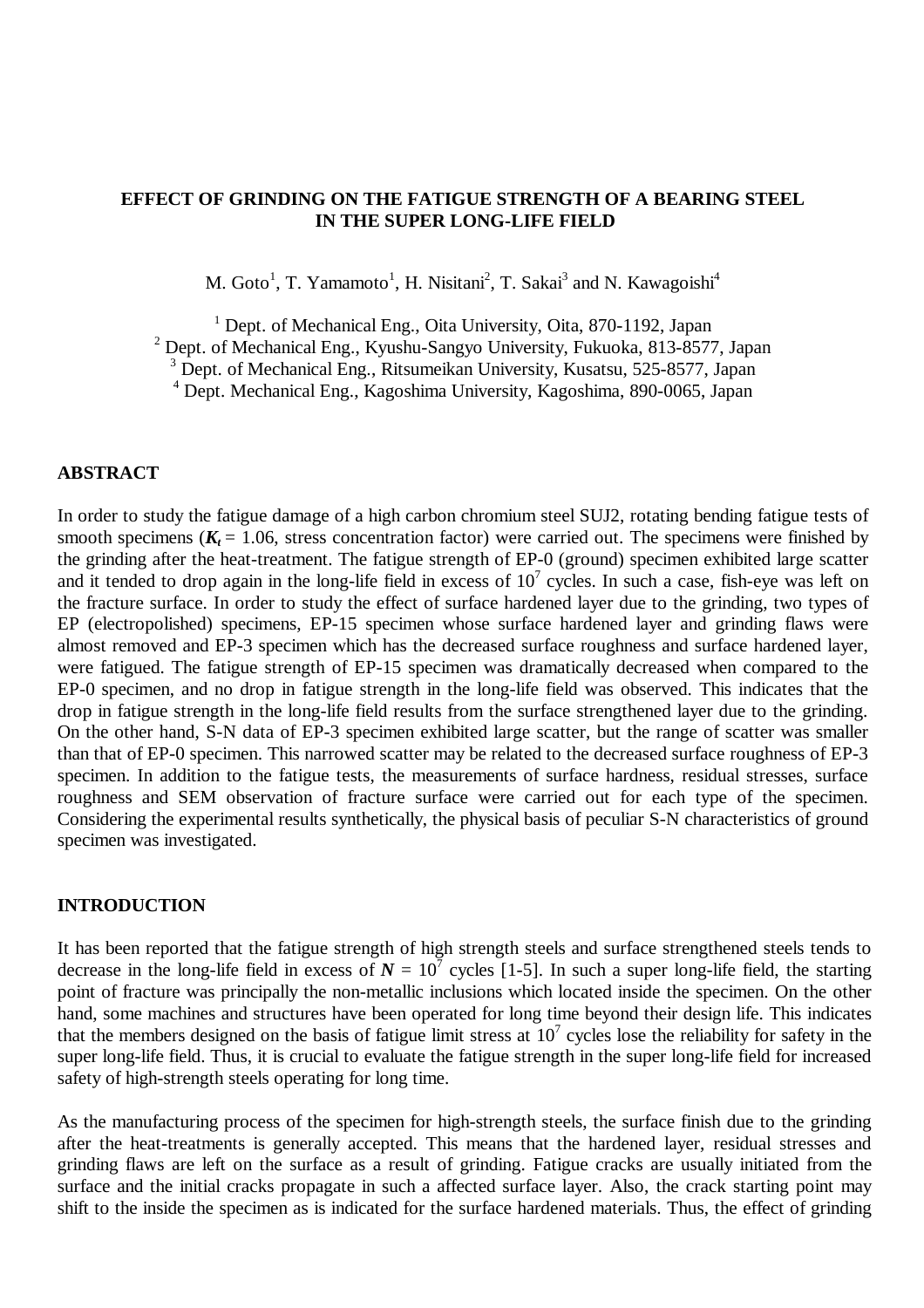on the fatigue behaviour should be clarified for evaluation of fatigue damage of high-strength steels.

In order to study the fatigue damage of a high carbon chromium bearing steel SUJ2, rotating bending fatigue tests of smooth specimens  $(K_t = 1.06$ , stress concentration factor) were carried out. The specimens were finished by the grinding after the heat-treatment. In addition to the fatigue test of the ground specimens, to study the effect of surface affected layer due to the grinding, two types of electropolished specimens; the specimen whose surface hardened layer and grinding flaws were almost removed  $(15 \mu m$  electropolishing) and another is the specimen which had the decreased surface roughness and surface hardened layer  $(3 \mu m)$ electropolishing), were fatigued. After the fatigue tests, fracture surface was analysed by SEM. The effect of grinding on the fatigue strength over till giga-cycles was investigated based on the experimental results.

## **EXPERIMENTAL PROCEDURES**

Material used was a high carbon chromium steel for the use of bearing (JIS Material Code: SUJ2). The chemical composition (wt %) was 1.01 C, 0.23 Si, 0.36 Mn, 0.012 P, 0.007 S, 1.45 Cr, 0.06 Cu, 0.04 Ni, 0.02 Mo, remainder ferrite.

Figure 1 shows the shape and dimensions of the specimen. After the machining of the specimen, the specimens were heat-treated, quenching (835•, 40 min•oil cooling) followed by tempering (180•, 120 min•air cooling). Figure 2 shows the microstructure of the material. Ultimate tensile strength was 2316 MPa. The round notch surface was polished by a grinder having a mesh of #100 after the heat-treatment. Notch radius is 7 mm and the stress concentration factor of this geometry is 1.06. The specimens finished up by the grinding are called EP-0 specimen, EP-0 means no  $(0 \mu m)$  electropolishing. For some EP-0 specimens, in order to study the effect of surface affected layer due to the grinding, two types of electropolishing; one is  $15 \mu m$ electropolishing to remove the surface hardened layer and grinding flaws; and another is  $\overline{3}$   $\mu$ m electropolishing to obtain the decreased surface roughness and surface hardened layer, were carried out. The electrolyte was made by mixing 1000 g phosphoric acid, 20 g oxalic acid dihydrate and 20 g gelatin.

All the test were carried out using a cantilever-type rotating bending fatigue machine operating at 3150 rev/min. This machine has two spindles driven by an electric motor via a flat belt, and each spindle has specimen grips at both ends. Namely, fatigue tests of four specimens can be performed simultaneously. The value of stress,  $\sigma_a$ , was defined by the maximum stress amplitude at the minimum cross section. The observation of fracture surface was made by SEM.







# **EXPERIMENTAL RESULTS AND DISCUSSION**

### *S-N Characteristics of Ground (EP-0) Specimens*

Ordinary fatigue tests were conducted to get the S-N characteristics of the EP-0 specimen. Fatigue limit stress was calculated by the staircase method using ten specimens. The number of cycles for run-out was  $10<sup>7</sup>$ cycles. The specimens survived after  $10<sup>7</sup>$  cycles were fatigued uninterruptedly at the same stress amplitude. Figure 3 shows the S-N curve. The fatigue limit stress at  $10^7$  cycles:  $\sigma_{w0}$ , which is characterized by a horizontal line in the figure, is 1200 MPa ( $s = 31.08$  MPa, *s*: standard deviation). At the number of cycles in excess of 10<sup>7</sup> cycles, fatigue strength exhibits a decreasing trend. For example, a specimen fatigued under  $\sigma_a$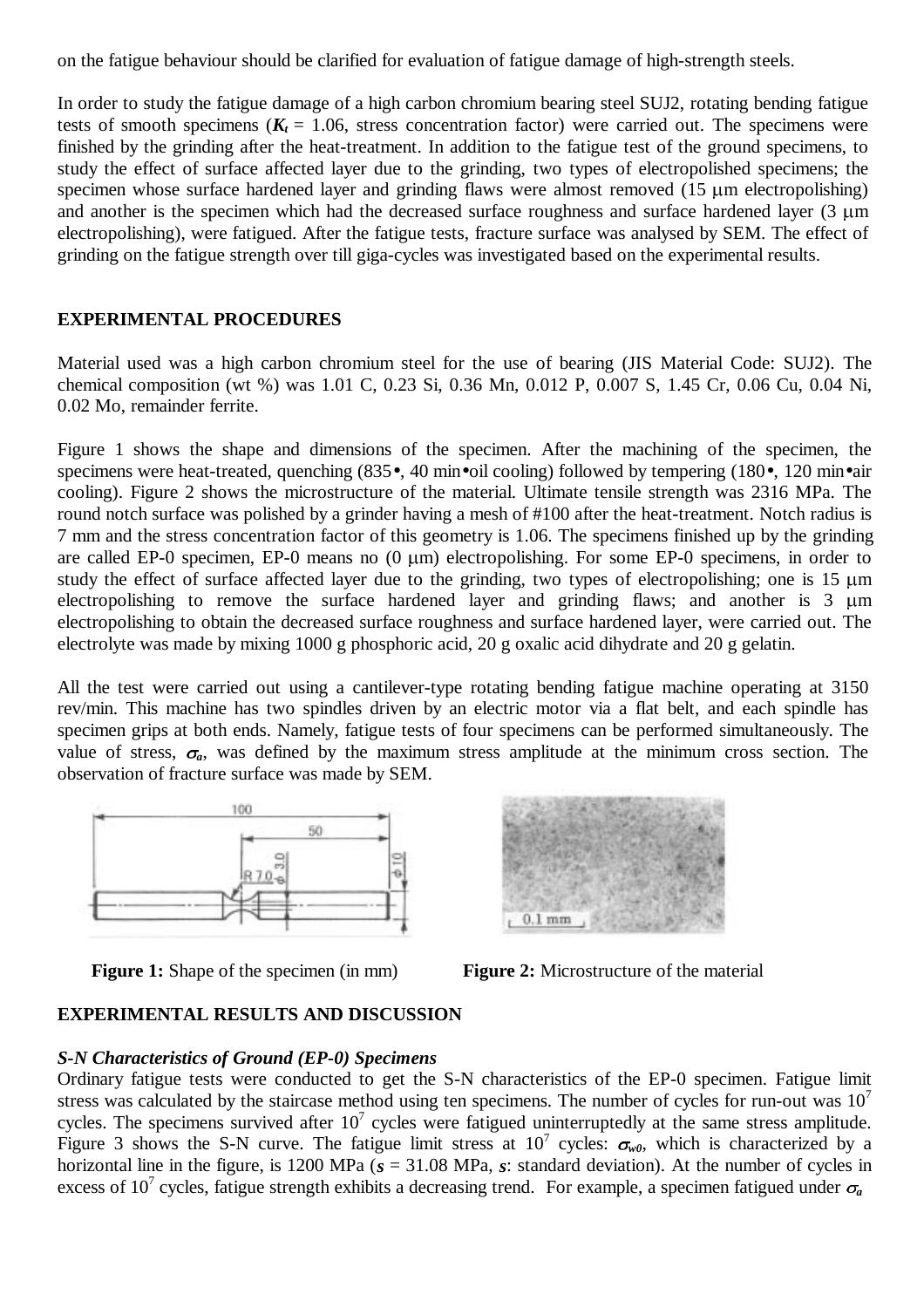

**Figure 3:** S-N Characteristics of EP-0 (ground) specimen



**Figure 4:** SEM observations of fracture surface for the EP-0 specimens

 $= 1000$  MPa was fractured over giga-cycles ( $N_f = 1.36 \times 10^9$ ). This indicates that the peculiar S-N characteristics exists in the long life field in excess of  $10<sup>7</sup>$  cycles.

In order to study the physical basis of the S-N characteristics, the fracture surface of all the specimens was inspected by SEM. Figure 4 shows the typical fracture surfaces. For the case of (a), the starting point of a crack is surface where no small defects are observed. A crack may be initiated from crystalline slip at the surface. Case (a) was the typical surface fracture mode, however, another surface fracture mode shown in (b) was also observed. The crack initiation site in this case is at the bottom of the grinding flaws. On the other hand, the crack starting sites for (c) and (d) are interior defects and the fish-eye pattern is left on the fracture surface. The non-metallic inclusion is recognized near the center of fish-eye. The average sizes of inclusions were about 10  $\mu$ m. Open and solid symbols in Fig.3 indicate the specimen fractured from the surface and interior defect, respectively. Thus, it is roughly concluded that the fracture in the short-life field  $(N_f < 10^6)$  is from the surface, and the fracture in the long-life field  $(N_f > 10^6)$  is from the interior defect. At a stress around fatigue limit  $\sigma_{w0}$ , however, the surface fracture mode is frequently observed for the specimens fractured at a large number of cycles  $(N_f > 10^6)$ .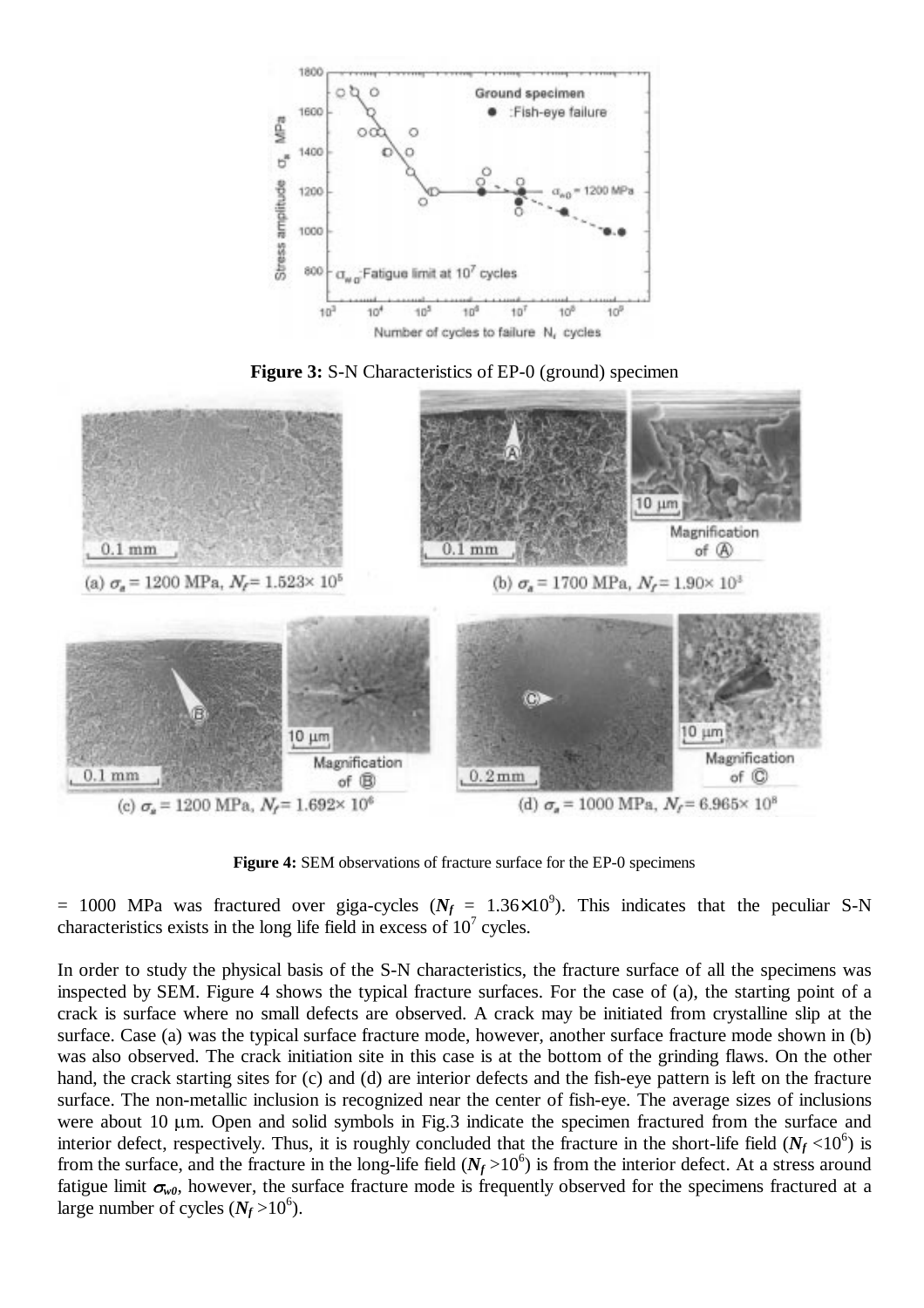

**Figure 5:** S-N characteristics given by the RGSAMS ( $\bullet$ , $\bullet$ :present experiment)

Figure 5 shows the S-N characteristics of the ground specimen by RGSAMS (Research Group of Statistical Aspect of Material Strength) [4]. For the sake of comparison, the present data (Fig.3) are also plotted by the •,• symbols. The RGSAMS is proceeding the projects on the super high-cycle fatigue of the high-strength steels. Over 30 institutes join the project to gather the large volume of super high-cycle fatigue data, and the RGSAMS supplies the same specimen and fatigue machine. The present experiment of the ground specimen is included in the project. Figure shows that there are no significant difference in fatigue strength between the present experiment and the RGSAMS. In general, it is found that the fatigue strength of ground specimen exhibits large scatter and it tends to drop again in the long-life field in excess of  $10^7$  cycles. In such a long-life field, a crack tended to initiate from an interior non-metallic inclusion (the fish-eye pattern was left on the fracture surface).

## *Effect of Removing Surface Layer on Fatigue Strength*

As the effect of grinding, (i) an increase in hardness of the surface layer, (ii) the compressive residual stresses, (iii) the notch effect of a grinding flaw, and (iv) the change in material property are considered. In what follows, paying particular attention to the terms (i) to (iii), the influence of grinding on the fatigue strength is studied based on the experimental results obtained from the two types of electropolished specimens; EP-15 whose surface hardened layer and grinding flaws were almost removed; and EP-3 which had the decreased surface roughness and surface hardened layer.

Figure 6 shows (a) the micrograph of surface and (b) the surface roughness measured along the axial direction. The  $R_{max}$  values are 6.36, 1.96 and 0.64  $\mu$ m for EP-0, EP-3 and EP-15 specimen, respectively. The surface roughness is averaged by electropolishing, in other words, the scatter in geometrical shape of surface tends to be reduced with an increase in electropolishing.

Table 1 shows the value of residual stresses measured at the midsurface of the specimen. The compressive residual stresses over -500 MPa is produced in axial direction for EP-0 specimen. It is about -360 MPa for EP-3, but is about 80 MPa for EP-15. Consequently, the compressive residual stresses nearly disappear due to electropolishing of  $15 \mu m$  surface layer.

| Specimen      | Residual stresses MPa |                              |
|---------------|-----------------------|------------------------------|
|               | Axial<br>direction    | Circumferential<br>direction |
| EP-0 (ground) | $-517$                | 429                          |
| $EP-3$        | $-364$                | $-269$                       |
| EP-15         | 79                    | $-74$                        |

#### **Table 1:** Residual stresses measured at the specimen surface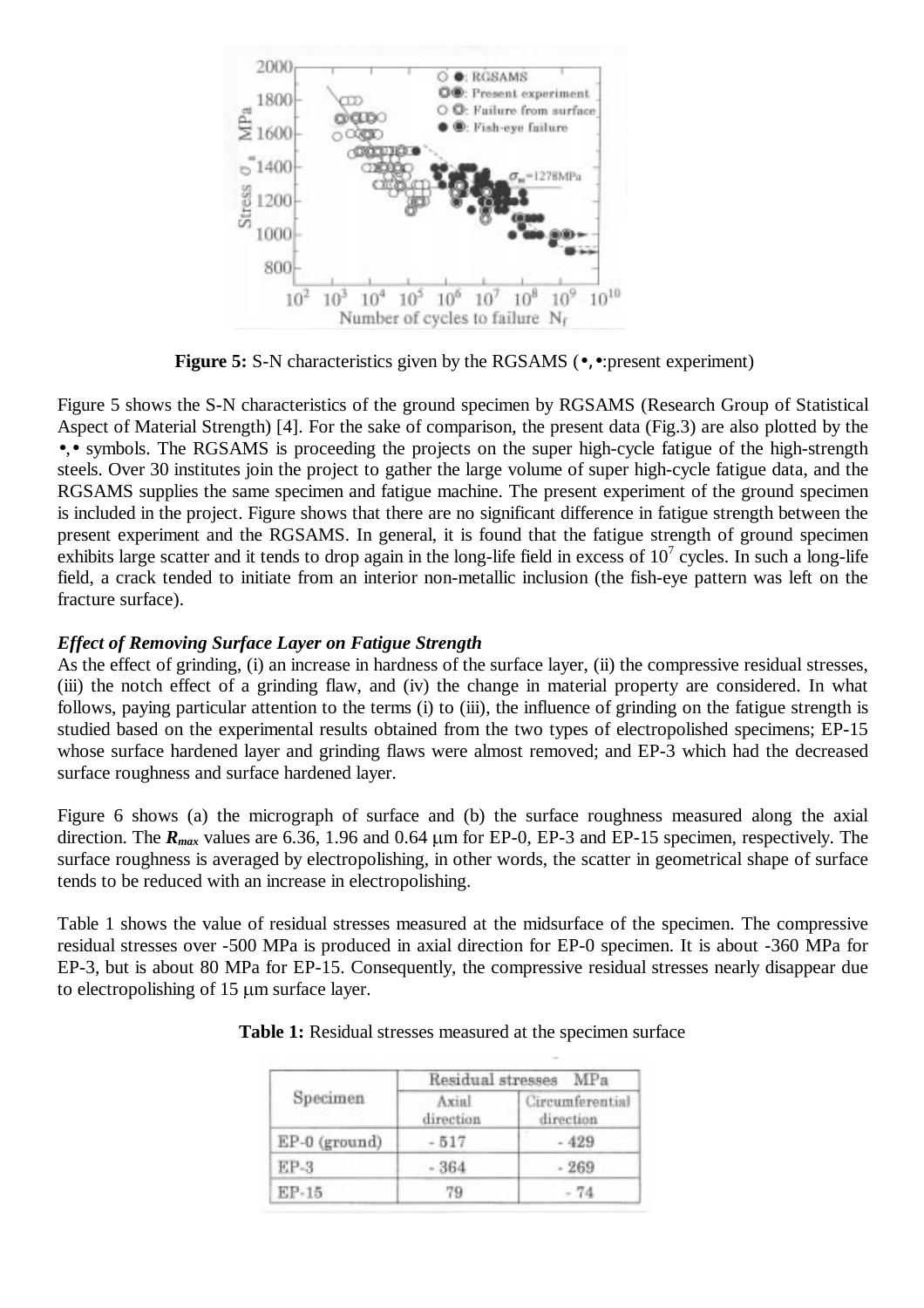

(a) Micropraph of the surface (b) Surface roughness



**Figure 6:** Surface morphology and roughness for each specimen

**Figure 7:** Distribution of the hardness **Figure 8:** S-N characteristics of electropolished specimens

Figure 7 shows the Vickers hardness number measured over the cross section and at the surface. The load used was 2.94 N. The hardness of cross section distributes flat from 0.1 mm below the surface to the centre of the specimen. The average hardness is  $H_{vm} = 777$ . On the other hand, the surface hardness for each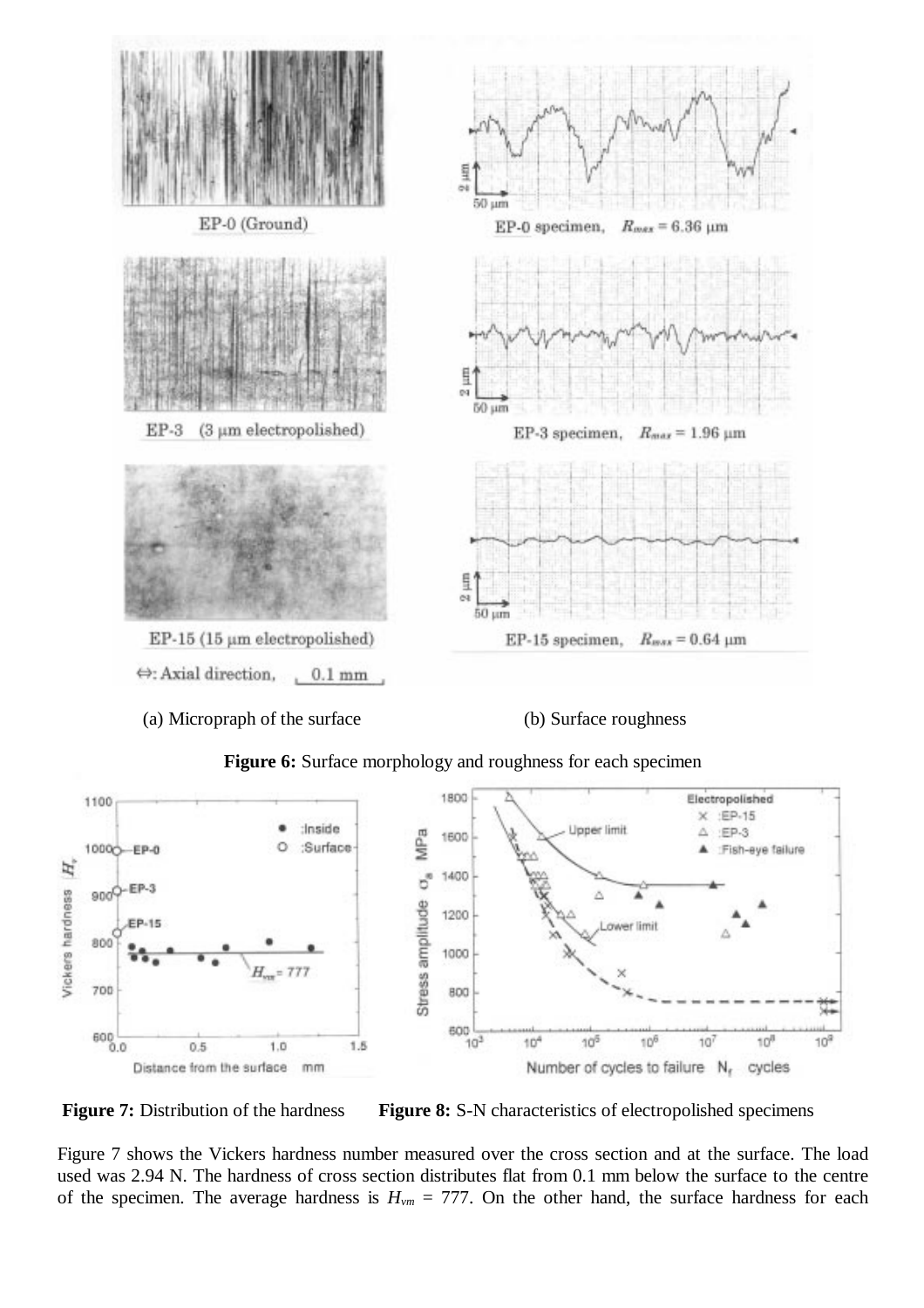specimen is  $H_v = 995$ , 910 and 821 for EP-0, -3 and -15, respectively. This suggests that the surface layer less than 20  $\mu$ m is strengthened strongly by the grinding.

Figure 8 shows the S-N characteristics of EP-3 and -15 specimen. The fatigue strength of EP-15 specimen is dramatically decreased when compared to EP-0, and distinct fatigue limit stress exists ( $\sigma_{w15}$  = 750 Mpa •  $0.63<sub>w0</sub>$ ). The scatter in fatigue data is relatively small. This indicates that the scatter in material property caused by the heat-treatment was not large. Therefore, tremendously large scatter in S-N plots for EP-0 specimen is derived from the grinding finish. Figure 9 (a) shows the fracture surface of EP-15. All the cracks of EP-15 were initiated from the surface. On the other hand, the scatter in S-N plots of EP-3 specimen is larger than EP-15. Figures 9 (b), (c) and (d) show the fracture surfaces of EP-3. All the fracture origins in the short-life field  $(N_f < 10^5)$  were at the surface: (b). In the long-life field  $(N_f > 10^6)$ , however, the fracture origins were inside the specimen: (c), excepting one specimen fractured from the surface grinding flaw  $(N_f =$  $2.102 \times 10^7$ , depth of flaw is 2.5  $\mu$ m): (d). In Fig.8, the • symbol means the fish-eye failure and the two full lines indicate the upper and lower limits of S-N plots for EP-3. Lower limit line is close to the S-N curve of EP-15. Figure 10 shows the crack initiation site of EP-3 specimen fractured at the lower limit line. Although the grinding flaws exist over the whole surface, no extraordinary rough flaws and defects are observed at the crack initiation site.

Figure 11 shows the comparison of the scatter band (the upper and lower limits of S-N plots) between EP-3 and EP-0 specimen. The range of scatter in fatigue strength is smaller in EP-3 than EP-0. This narrowed scatter may be related to the decreased surface roughness of EP-3. The geometric shape of surface is averaged by electropolishing. This indicates that the scatter in fatigue strength is decreased in EP-3 than EP-0. On the other hand, no significant large difference in average fatigue strength between EP-3 and EP-0 was observed (both the S-N plots roughly overlap each other, whereas its scatter is slightly smaller in EP-3). Removing surface layer by electropolishing produces the decreased surface hardness and compressive residual stresses, which decrease the fatigue strength. However, it produces the reduced surface roughness, which increases the fatigue strength. As the result of such opposite two actions, the fatigue strength of EP-3 specimen may roughly coincide with EP-0.



 $\sigma_a = 1000 \text{ MPa}, N_f = 4.925 \times 10^4$ 



 $(b) EP-3$  $\sigma_a = 1500 \text{ MPa}, N_f = 8.55 \times 10^3$ 



**Figure 9:** SEM observations of the fracture surface, (a) EP-15specimen and (b-d) EP-3 specimen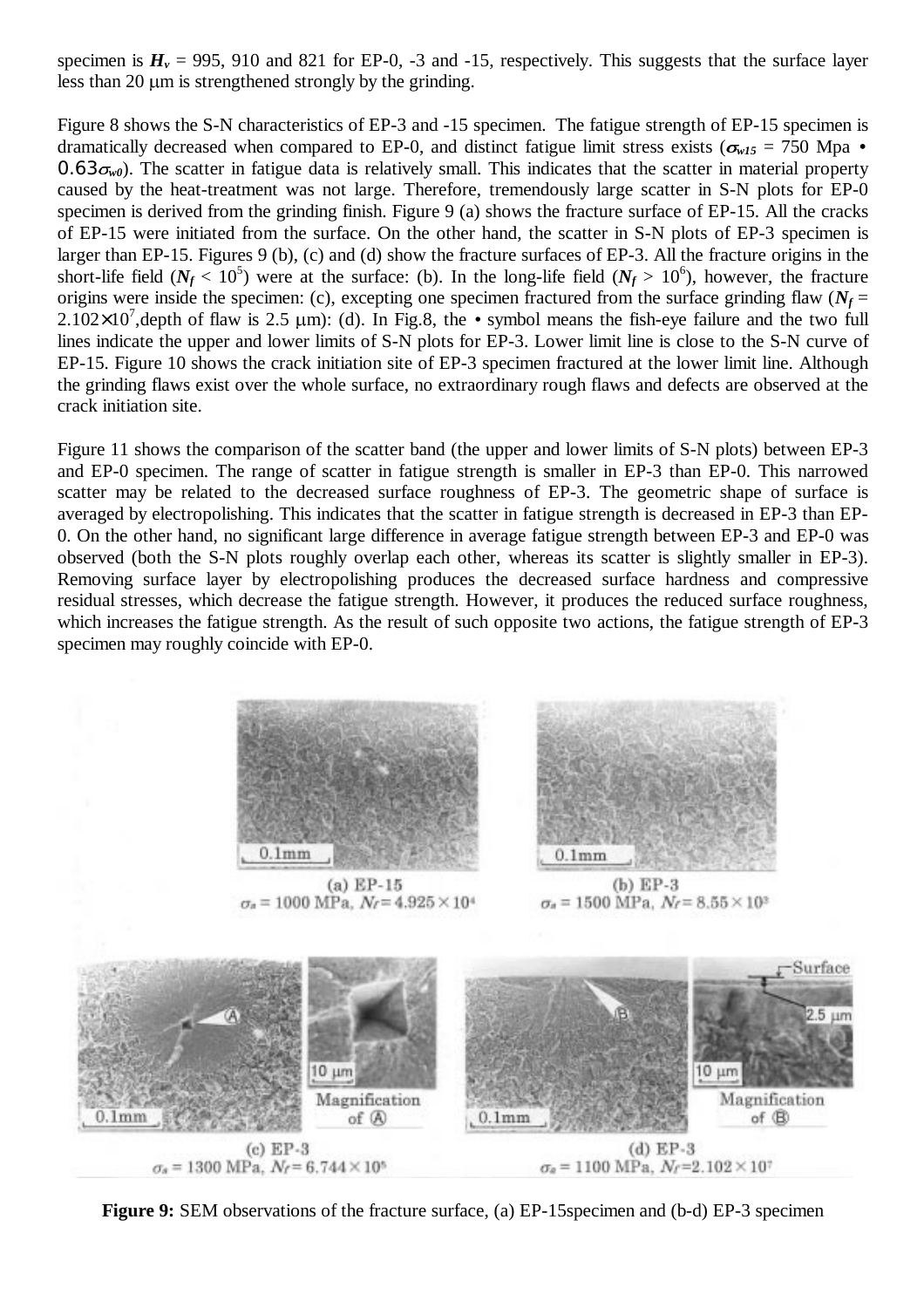

**Figure 10:** Crack initiation site of EP-3 specimen fractured at relatively small number of cycles



**Figure 11:** Comparison of scatter band of S-N data between the EP-0 and EP-3 specimens

### *S-N Characteristics of Ground Specimen and Surface Affected Layer*

The ground specimen exhibits the peculiar S-N characteristics, namely the fatigue strength drops again in the long-life field in excess of  $10^7$  cycles. The phenomenon of re-drop in fatigue strength is closely related to the surface strengthened layer due to the grinding finish. After the grinding, the surface layer is plastically deformed. The plastic deformation produces the work hardening layer and compressive residual stresses. When the stress is loaded cyclically at this deformed layer, the microscopic situation of the surface layer is nearly equivalent to the fatigue tests of prestrained material with a mean stress. Considering the experimental results from the fatigue tests of prestraining and mean stresses [6-9], it can be infer that the work hardening makes increase the resistance for crack initiation and initial crack growth. As for the residual stresses, it may have no influence of crack initiation (it has been reported that the crack initiation life is not affected by the mean stress [8]), but it decreases the crack growth rate after the initiation. Thus, the fatigue strength of ground specimen is larger than the base material. Under the stresses below the fatigue limit of surface hardened layer, however, a fatigue crack initiates from an inner defect under the appropriate condition because of the less hardness of inside than the surface. It takes a great deal of times to initiate and propagate the inner cracks. Therefore, the re-drop of fatigue strength generally occurs in the long-life field. The experimental facts, that the fatigue strength of EP-15 is smaller that EP-0 and the fracture of EP-15 starts from the surface, support above statements. Consequently, the peculiar S-N characteristics observed in highstrength materials is not necessarily the proper phenomenon of the material itself.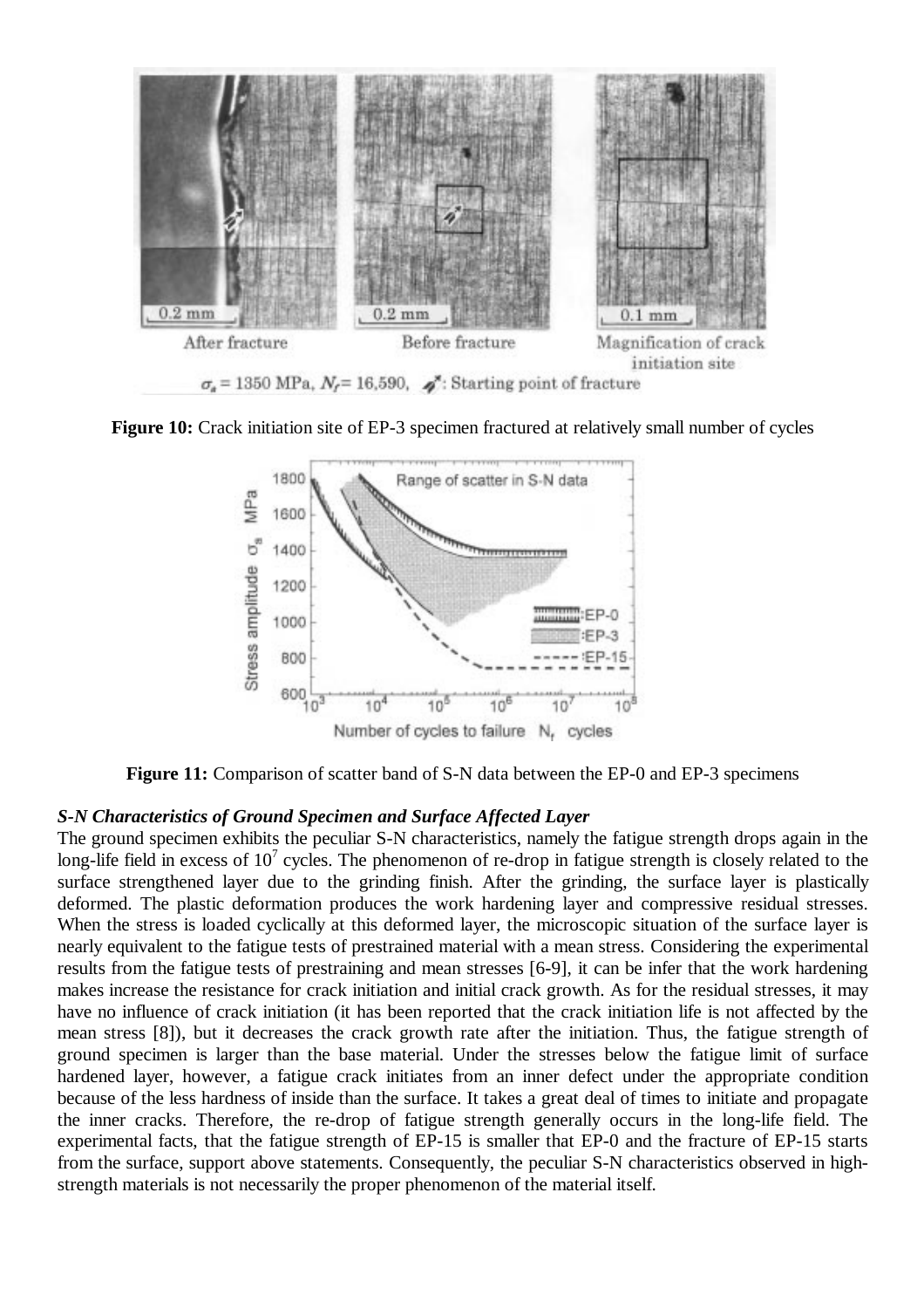With regard to the scatter in S-N plots for EP-0, the scatter is tremendously large even the case that the fracture origin is at the surface. The scatter in S-N plots decreases with an increase in the amount of electropolishing. The increase in removing surface layer due to electropolishing decreases the scatter in the geometric shape of surface. Accordingly, the large scatter in fatigue strength of ground specimen may principally derive from the scatter in grinding flaws.

The S-N plots of ground specimen shows that the different fracture modes exist together at around fatigue limit stress at  $10^7$  cycles (see Figs.2 and 4), whereas the surface fracture mode is liable to occur at a high stress (short-life field) and the inner fracture mode at a low stress (long-life field). This phenomenon may be closely related to both the scatters in surface roughness and inner defects. In other words, the sizes of the crucial grinding flaws and inner defects are different by individual specimen. Accordingly, when the ground specimens whose surface layer condition is perfectly controlled are fatigued, their fracture mode may be clearly divided into two mode at the fatigue limit stress of surface layer; surface fracture mode at a stress above the fatigue limit and inside fracture mode below the fatigue limit.

# **CONCLUSIONS**

In order to study the fatigue damage of a heat-treated high carbon chromium steel SUJ2, rotating bending fatigue tests of EP-0, EP-3 and EP-15 specimens were carried out. Here, EP-0 means the specimen finished by the grinding,  $EP-3$  and  $EP-15$  are the specimens whose 3 and 15  $\mu$ m surface layer were electropolished after the grinding, respectively. The main conclusions from analysis of fatigue data may be summarized as follows.

(1) The fatigue strength of EP-0 exhibited large scatter and it tended to drop again in the long-life field in excess of  $10^7$  cycles. The fracture origin in such a long life field was principally inner defects. At around the fatigue limit stress at  $10^7$  cycles, two different fracture modes, surface fracture and inclusion governed inside fracture, were mixed together.

(2) Fatigue strength of EP-15 was dramatically decreased and the scatter in S-N plots is very small when compared to the EP-0. All the cracks of EP-15 were initiated from the surface even at the stress below the fatigue limit at  $10^7$  for EP-0.

(3) S-N plots for EP-3 exhibited large scatter, but the range of scatter is smaller than EP-0. This may come from the decreased scatter in geometric shape of the surface by electropolishing. On the other hand, the difference in the mean value of S-N plots between EP-0 and EP-3 is not large. Removing  $3 \mu m$  surface layer, the drop in fatigue strength due to the reduced hardened layer and the increase in fatigue strength derived from the decreased surface roughness may balance.

(4) Considering above experimental results synthetically, it can be concluded that the peculiar S-N characteristics observed in ground specimen results from the surface strengthened layer (work hardening and residual stresses) due to grinding. Those experimental facts indicates that the re-drop in fatigue strength in super long-life field frequently reported in high-strength material is not necessary the proper characteristics of material itself.

## *References*

- 1. Naito, T., Ueda, H. and Kikuchi, M. (1984) *Metal Trans.* **15A**, 1431.
- 2. Masuda, C., Nishijima, S. and Tanaka, Y. (1986) *Trans. JSME* **52A**, 847.
- 3. Bathias, C. and Bonis, J. (1998). In: *Fracture From Defects*, pp.321, Brown,M.W., de los Rios, E.R. and Miller K.J. (Eds), Emas Publishing.
- 4. Sakai, T., Takeda, M., Shiozawa, K., Ochi, Y., Nakajima, M., Nakamura, T. and Oguma,N. (1999). In: *Fatigiue '99*, pp.573, Wu, X-R. and Wang Z-G. (Eds), Higher Education Press and Emas Publishing.
- 5. Goto, M., Yamamoto, Y., Sato, M., Yamada, S., Kawagoishi, N., Sakai, T. and Nishitani, H.(1999). In:

 *Advanced Mater. Develop. & Performance*, pp.89, Nakabayashi, I. and Murakami. R.(Eds), Tokushima. 6. Frost, N.E. (1958) *Metallurgia* **57**, 279.

- 7. Maddox, S. J. (1975) *Int. J. Fracture* **11**, 389.
- 8. Nishitani, H. and Goto, M. (1984) *Trans. JSME* **50A**, 1926.
- *9.* Goto, M., Yamamoto, T., Nisitani, H. and Kawagoishi, N.(1998), In: *Small Fatigue Cracks,*